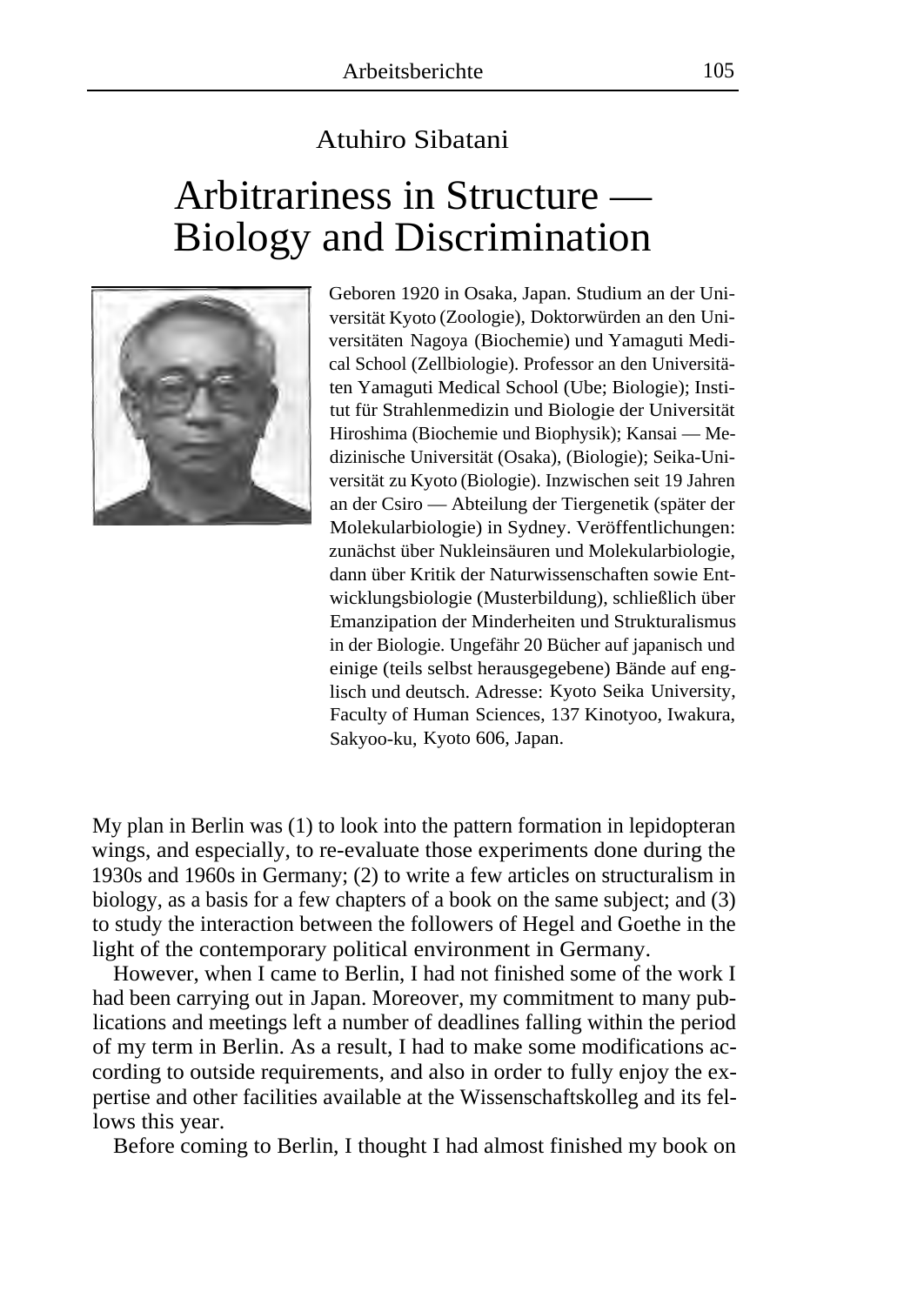Discrimination (in Japanes), the subject I am interested in as a scientist belonging to a minority criticizing the mainstream in biology. Among discriminated minorities in Japan, the most important group are the socalled *burakumin* or the lowest caste in feudalistic Japan, which was legally liberated following the Meiji "Restoration" (1868) but, nevertheless, has been continuously discriminated against in modern and contemporary Japan. On the other hand, homosexuality is the subject of social (but not legal) discrimination in Japan, but its liberation has not been sought as eagerly as for other discriminated groups such as ethnic minorities, the handicapped, women, the aged, etc. So the homosexuals in Japan are discriminated against even in the liberation movement for the discriminated groups, which is now causing some concern in relation to the newly promulgated, highly discriminative law for AIDS control. In Berlin, the reference material on homosexuality is much more easily available than in Japan, and this year I could get, through the fellow François Ewald, some useful material written by Michel Foucault on this subject. Because of the lack of time, I have not been able to study some of the leads which emerged during the study of this problem, such as anonymity and male-to-male comradeship connected to the use of violence. Also, the fellow Butrus Abu-Manneh, himself a minority in Israel, has given me useful suggestions on the subject. However, the reference to this new material helped me very much in winding up the book on discrimination mentioned above, especially in interpreting the contemporary liberation movement of *burakumin* in Japan.

I have used, as the key concept, arbitrariness in human discrimination. The *burakumin* have been fighting against discrimination by rightly pointing out the groundlessness of the discrimination against them in Japanese society. However, I have pointed out that exactly the arbitrariness or groundlessness is the feature of this or any discrimination, so that the strategy and conceptualization taken by the movement for their liberation are unfortunately ill-conceived. I finished this book in Berlin and it is now being printed in Japan.

The arbitrariness which I used in the above work derives from my continued project on structuralism in biology, so that I have made my contribution to the contemporary social problem in Japan via my endeavour in biology. I use the concept of arbitrariness borrowed from the linguistic theory of Saussure almost as the axiom in my attempt to reconstruct biology. This concept has led us to perceive the multiplicity in structure, which has divorced us, my colleague in Japan Kiyohiko Ikeda and myself, from the structuralists Lévi-Strauss and Piaget, and brought us close to Foucault, on the one hand, and helped us distinguish our structuralism clearly from holism. While Ikeda is theoretically working out logical con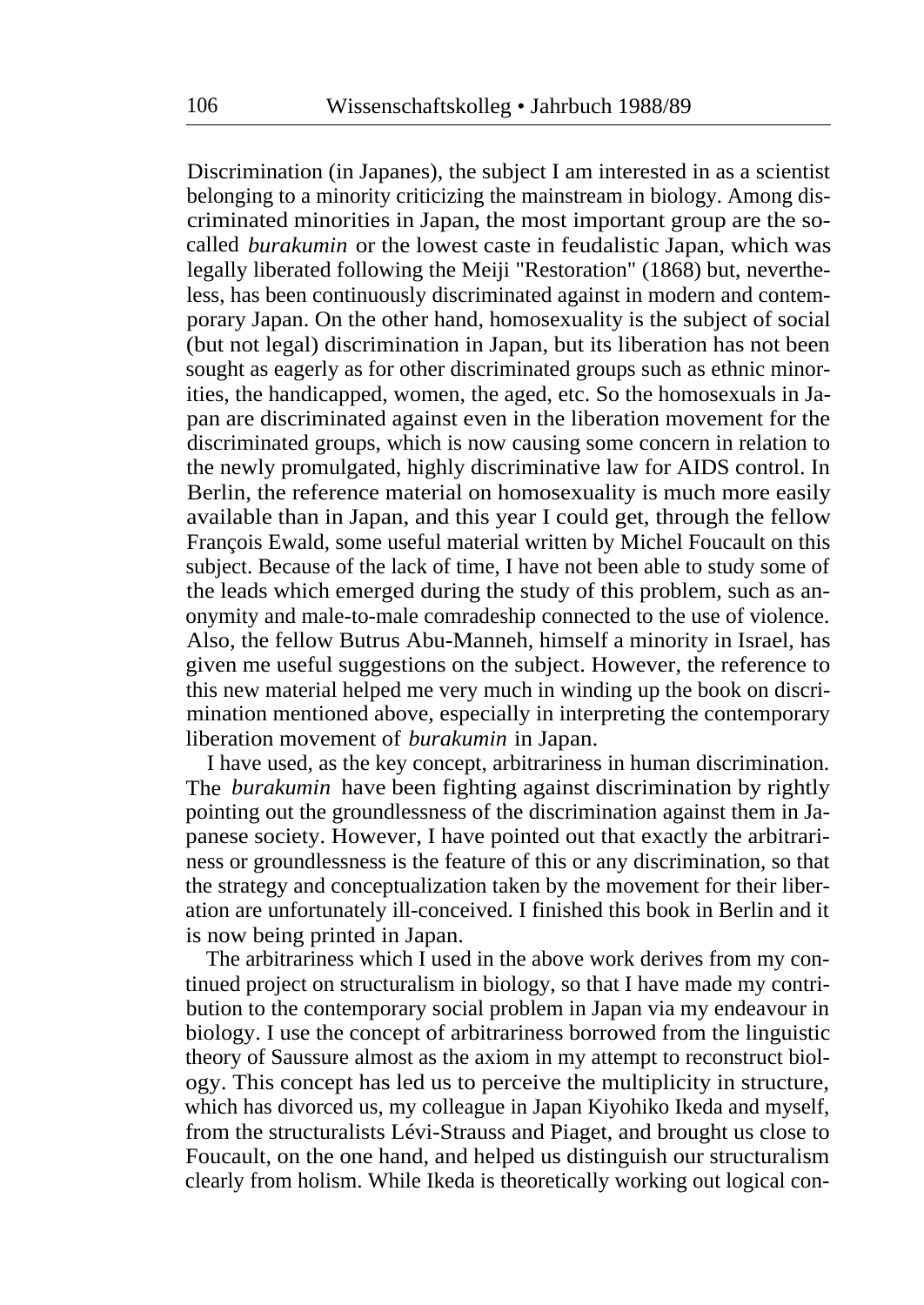sequences of using the axioms of arbitrariness and multiplicity of structure in biology, I have been trying to express these theoretical results in more concrete terms in my phenomenological analysis of arbitrariness in human and biological processes, using materials from fields including molecular, developmental and behavioural biology. The biologists among this year's fellows, including Günter Albrecht-Bühler, Wulf Schiefenhövel and Christian Vogel have given me many useful suggestions, including Schiefenhövel's work on the ritual rather than amorous aspect of homosexuality in Papua New Guinea. In this context, I have also enjoyed contacts with German ethologists who have traditions somewhat different from their anglophone colleagues to whose works I had been more thoroughly exposed. I have thus enjoyed, and been inspired by, the contacts with Prof. Dietmar Todt and Randolf Menzel of the Free University of Berlin, the correspondence with Prof. Niklaus Peters of the University of Hamburg and Prof. Alfred Stamm of the University of Luneburg, as well as the association with Dr. Jürgen Lange of the Aquarium Berlin.

In Berlin, I first wrote a rather lengthy paper (already published) on analysis of wing pattern in certain lycaenid taxa (Lepidoptera) and concluded that the pattern formation in lepidopteran wings involves some arbitrary structure which mediates between the physical process in pattern formation and the wing patterns one can observe on the adult wing. However, I have failed to go into the analysis of experimental work done in Germany during 1930-1970.

I was invited to talk about my approach to structuralism in biology, besides in FU in July, also in Cornwall, U. K. in November 1988, at an international symposium on Gaia and evolution, and in Moscow, USSR, in April in another international symposium organized by the USSR Academy of Science on Important Problems in Evolutionary Biology. Both these meetings were organized by my colleagues in the U. K., who are active members of the Osaka Group for the Study of Dynamic Structures, a world-wide organization stemming from the international workshop I had organized in Osaka, Japan, in 1986. The group, I hope, will form a think-tank in the style of that small international group working in molecular biology in the later half of the 1950s. German scientists are very weakly represented in the group, and so far the situation has not changed during my stay in Berlin.

As for Goethe and Hegel, especially on their views about biology, I have not had much chance to meet scholars interested in this subject, so that, except for confirming the fact that Goethe's biology (including his *Farbenlehre)* is in line with our structuralist biology, I have not done very much. However, the original idea on the project was also of political na